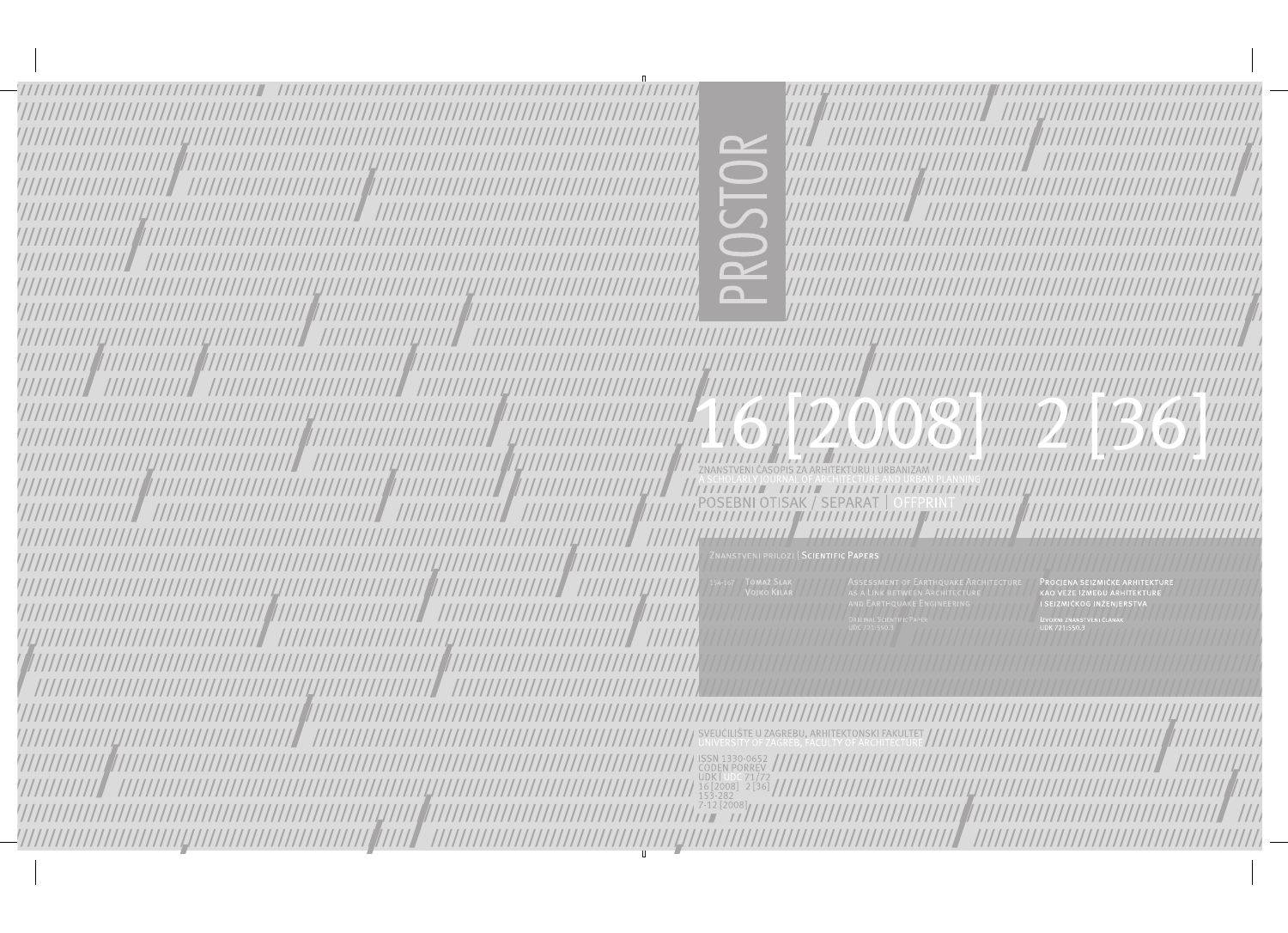

Fig. 1 Example of a building with high level of earthquake architecture index ("force microfragmentation"): project of the Olympic stadium "Bird's Nest" in China SL. 1. Primjer zgrade s visokim stupnjem indeksa seizmičke arhitekture ("mikrofragmentacijska sila"): projekt olimpijskog stadiona "Ptičje gnijezdo" u Kini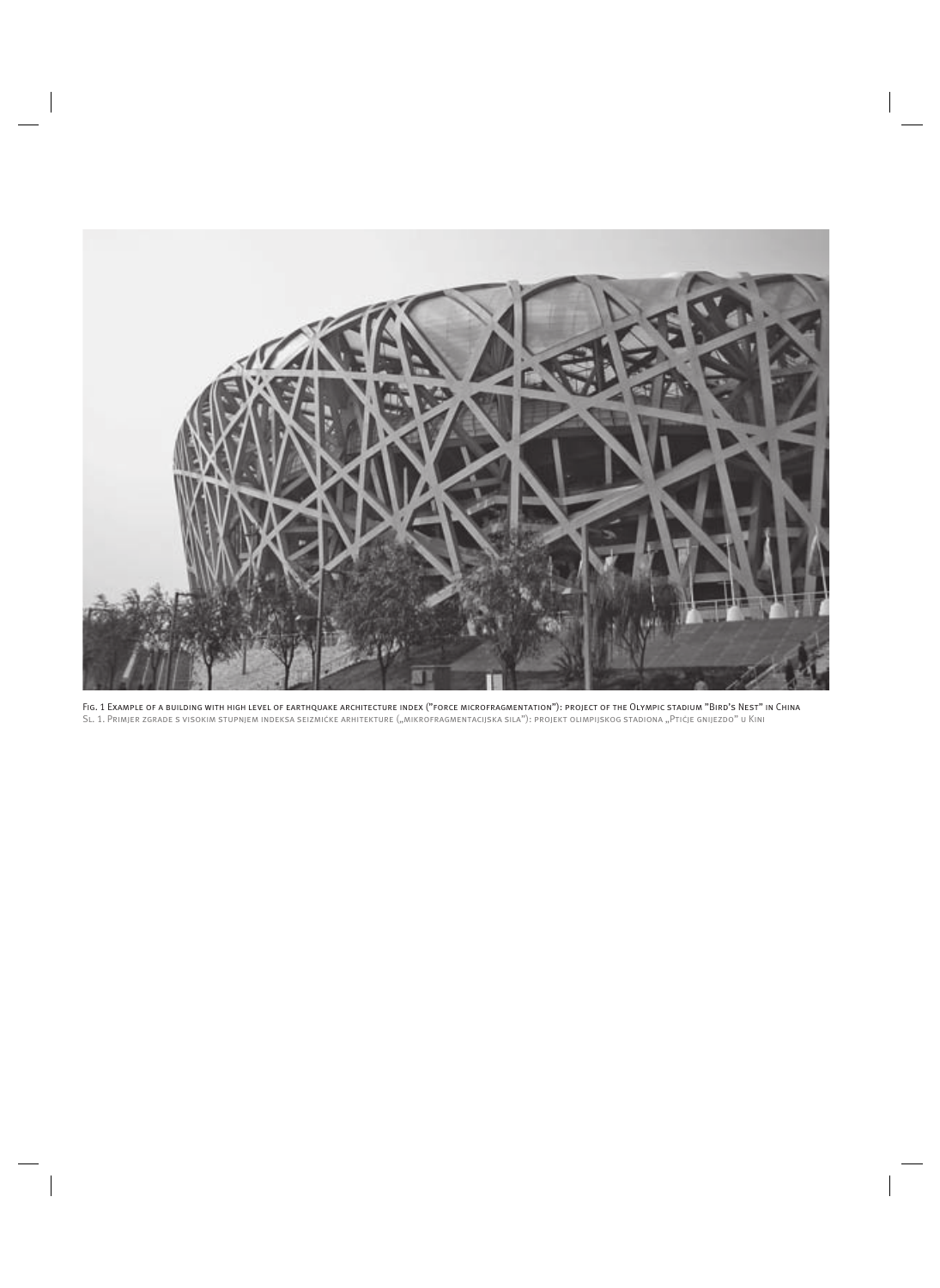# Tomaž Slak, Vojko Kilar

University of Ljubljana Faculty of Architecture SL − 1000 Ljubljana, Zoisova ul. 12

vojko.kilar@fa.uni-lj.si tomaz.slak@fa.uni-lj.si

Original Scientific Paper UDC 721:550.3 Technical Sciences / Architecture and Urban Planning 2.01.01 − Architectural design 2.01.03 − Architectural structures, building physics, materials and building technology Article Received / Accepted: 1. 9. 2008. / 4. 12. 2008.

Univerza v Ljubljani Fakulteta za arhitekturo SL − 1000 Ljubljana, Zoisova ul. 12

vojko.kilar@fa.uni-lj.si tomaz.slak@fa.uni-lj.si

Izvorni znanstveni èlanak UDK 721:550.3 Tehnièke znanosti / Arhitektura i urbanizam 2.01.01 − Arhitektonsko projektiranje 2.01.03 − Arhitektonske konstrukcije, fizika zgrade, materijali i tehnologija graðenja Èlanak primljen / prihvaæen: 1. 9. 2008. / 4. 12. 2008.

Assessment of Earthquake Architecture as a Link between Architecture and Earthquake Engineering

# Procjena seizmièke arhitekture kao veze izmeðu arhitekture i seizmièkog inženjerstva

earthquake architecture earthquake engineering earthquake resistant buildings evaluation criteria identity **SAFETY** 

The paper deals with the assessment of earthquake architecture in the sense of the overlapping requirements of modern earthquake engineering and modern architecture, which can use structural logic as an architectural expression. The so-called earthquake architecture has arisen as a consequence of a special approach to architectural design, which draws its inspiration from earthquake engineering and where the elements or measures of earthquake-engineering technology are articulated as special elements of architectural expression.

seizmièka arhitektura seizmièko inženjerstvo zgrade otporne na potres kriteriji vrjednovanja identitet **SIGURNOST** 

Ovaj se članak bavi procjenom tzv. seizmičke arhitekture u smislu preklapajuæih zahtjeva modernoga seizmièkog inženjerstva i moderne arhitekture, koja može koristiti konstruktivnu logiku kao arhitektonski izraz. Tzv. seizmièka arhitektura pojavila se kao rezultat posebnog pristupa arhitektonskom projektiranju koji nalazi inspiraciju u seizmičkom inženjerstvu i gdje su elementi mjera seizmièkoinženjerske tehnologije oblikovani kao specijalni elementi arhitektonskog izraza.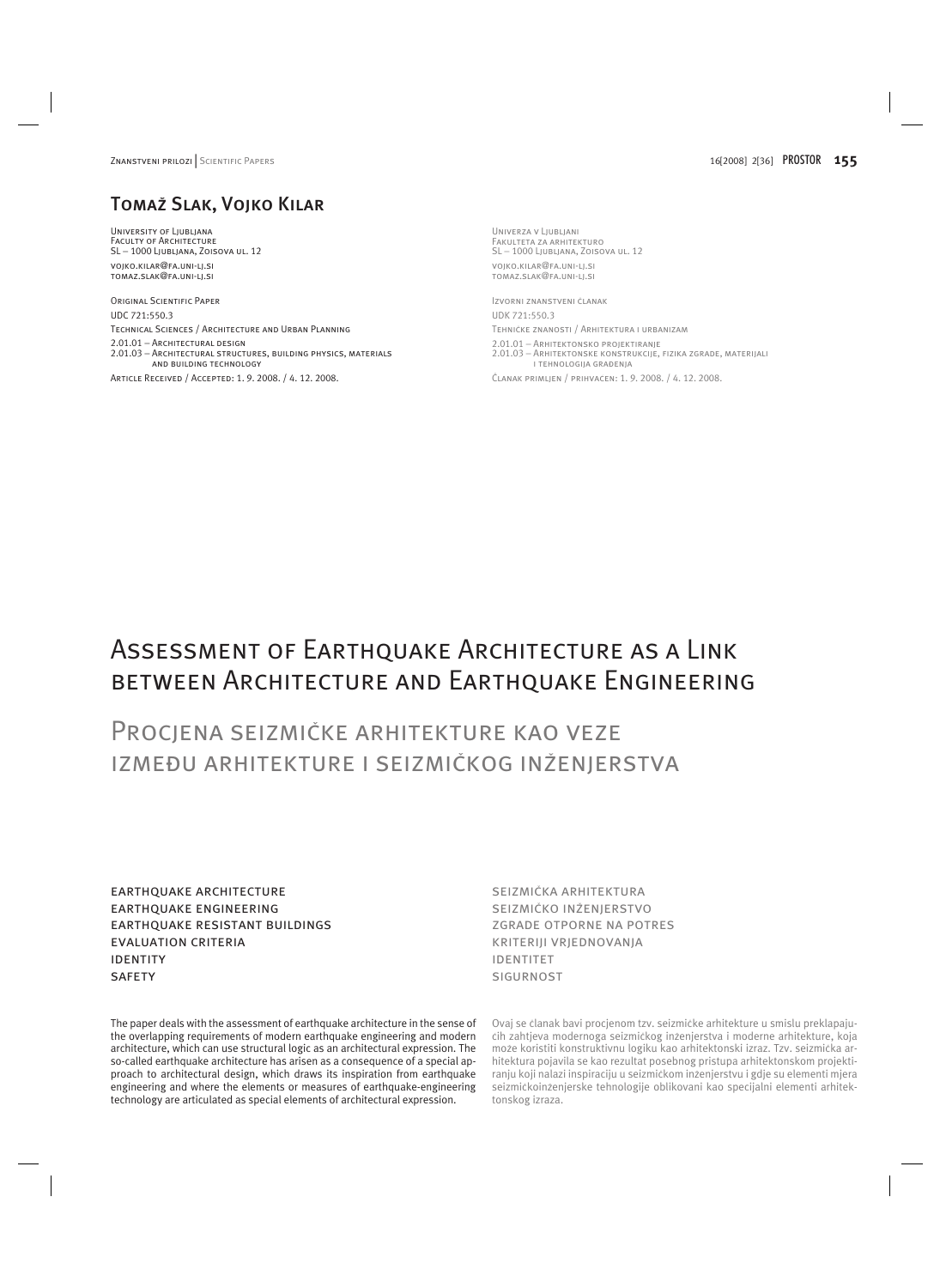## **INTRODUCTION**

**UVOD**

 $\blacksquare$  he paper deals with the problem of the architecture of buildings in earthquake prone areas, where the necessity for a well-designed structure, compliant with the requirements of earthquake resistant construction, is extremely important (Figs. 2 and 3). Structural systems ensuring earthquake resistance can be reflected significantly on the architecture of buildings and they undoubtedly have an effect on modern architecture, which can use structural logic as an architectural expression or as "a determinator of architectural meaning". This method, used by architecture in response to earthquake threats, is precisely the source of special architecture, which, particularly in the last couple of decades, can be identified as specific for earthquake prone areas. (Figs. 3, 4 in 5). The so-called "earthquake architecture" has arisen as a consequence of a special approach to architectural design, which draws its inspiration from earthquake engineering and where the elements or measures of earthquake-engineering technology are articulated as special elements of architectural expression.<sup>1</sup>

Earthquake architecture represents an intermediate link between earthquake engineering and architecture, which eliminates the problems related to the lack of knowledge and the inability to develop special and, within the frameworks of earthquake resistant construction, original architecture. Following are the more important reasons for such a situation:

− inadequate or insufficient response of architecture and architects to earthquake threats,

− disinterest of many architects in the problems of earthquake safety, leaving decisions to technical professions, which can lead to abandoning architectural concepts and to inconsistency in architectural expression,

− lack of knowledge and unfamiliarity with construction methods in earthquake prone areas,

− the problem of cooperation between architects and engineers, particularly in the initial phases of building conceptual design,

lack of a system ensuring continuous edu-− cation and information, and

− lack of methods for evaluation of architecture from the earthquake safety viewpoint

The paper concentrates mainly on the last point mentioned above and presents a proposal for a method of evaluating earthquake architecture. Architectural-aesthetic criteria, in the architectural theory of modern times in general, distinguish between technical-utilitarian and aesthetic-architectural evaluation. Evaluation of architecture originates in the process of an architect's activity, the development of which through history also determined the development of architectural criticism. In doing so, it determined − differently through different periods − a set of criteria for evaluating the built environment.<sup>2</sup> Among the general architectural criteria, which primarily dealt with art, composition, aesthetics, functionality and placement in space (context), it was always possible to find criteria which related to structure and strength.

For our research, the proposed evaluation methodology was deliberately limited to the evaluation of the interconnection of architecture and earthquake engineering structural logic. We have established that adequate evaluation of these two complementary fields needs a wide variety of quantity and quality criteria, which shows the complexity and essence of earthquake or seismo-logical architecture. For proper evaluation, we need a detailed insight into the plans and thinking process of the designer, which cannot be replaced by even the most sophisticated visual approach. The methodology for the evaluation and identification of earthquake architecture is usable for practical and educational purposes as well as for theoretical research studies. The main reasons for introducing the evaluation method are:

− recognition, comparison and identification of earthquake architecture,

**<sup>1</sup>** Reitterman, 1985; Charleson, Taylor, 2000 and 2004; Garcia, 2000; Slak, Kilar, 2007

**<sup>2</sup>** Alberti, 1986 (1485); Košir, 2000b; Norberg-Schultz, 1965; Saunders, 1999

**<sup>3</sup>** GREGOTTI, 1983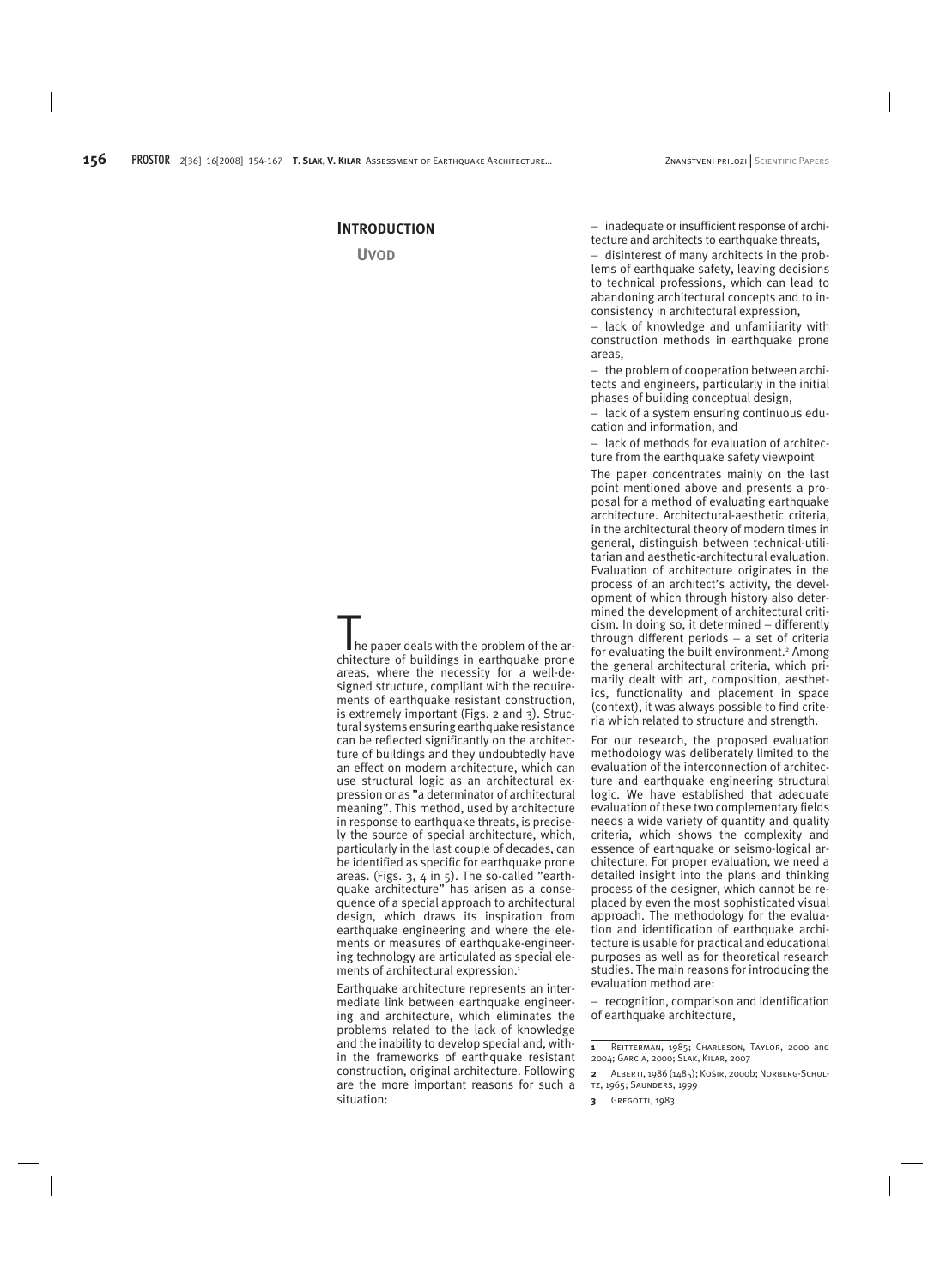− review, evaluation and analysis of the present state in the field of earthquake architecture,

− enhancing the identity of special architecture in seismic areas,

− promoting progress (in earthquake engineering as well as in architecture) and

− promoting cooperation between professions.

## **THE SIGNIFICANCE OF STRUCTURE IN ARCHITECTURE EVALUATION**

**ZNAÈAJ STRUKTURE U VRJEDNOVANJU ARHITEKTURE**

The term "architecture", from the first buildings onwards, comprises the knowledge of structures (statics), art (harmony, composition etc.) and trade skills (realization). According to Vitruvius, the work of an architect combines the activities of an engineer and an artist, which means that this also holds true for architecture itself. We can also say that functionality in Antique architecture was subordinated to symbolism and culture (aesthetics), which at the time of the great column orders nevertheless originated in structure or construction. In 1983, Vittorio Gregotti wrote:3 "Before transforming a support into a column, a roof into a tympanum, before placing stone on stone, man placed the stone on the ground to recognize a site in the midst of an unknown universe: in order to take account of it and modify it". Thus symbolism comes first, then strength and then beauty. Later on, when architecture started dealing with more profane, useful buildings, symbolism was increasingly complemented by utilitarianism. The culmination of all this knowledge in one person in the broadest possible sense is experienced by an architect-artist-constructor in the Renaissance. In the middle of the  $15<sup>th</sup>$  century, L. B. Alberti described an architect as a person he stretched between Art (1) and Science (10). Between them he stated eight intermediate postulates, which are actually concrete criteria for architectural evaluation: (2) Method, (3) Thought and Invention,  $(4)$  Execution – realisation, (5) Movement of Great Weights − structure, (6) Conjunction, (7) Amassment of Bodies, (8) Beauty and (9) Adoption to the uses of Mankind − usefulness.4

After the Renaissance and the periods of Mannerism, Historicism and Classicism, the Industrial Revolution thoroughly changed the

- **5** Lewis, 2001
- **6** Košir, 2000.a
- **7** Norberg-Schultz, 1965
- **8** Košir, 2000.b

construction profession. The emergence of new materials, new machines, new engineering techniques, and new building requirements made it increasingly difficult for any person or organization to master every facet of building design and construction. The complexities of construction increasingly became the domain of experts, who complemented the architect's efforts.5 Architecture thus became a legitimate professional discipline with the occurrence of the first scientific research publications in the middle of the 20<sup>th</sup> century. Together with this, there also appeared the problem of comparability and evaluation in architecture. Evaluation is no longer defined in terms of the architect's work description, but with the definition of architecture as an independent science.

In buildings, a structure has the same role as a skeleton in living creatures, where it defines their figure, proportions (appearance) and functioning. Therefore it can be inferred that the architecture of a building is in most cases defined by a structural system and by current achievements in the construction profession. Throughout the history of architecture, we can observe the effort to conquer the force of gravity, attempts to bridge large spans, and to construct buildings as tall as possible.6 Engineering achievements were the basis for the construction method which through its own structural principle affected the entire architecture. Since structural design is crucial for architecture, it is entirely appropriate that it takes an important role in architecture evaluation as well.

In searching for evaluation criteria, the most frequent starting point is usually Vitruvius' postulates that in architecture three criteria need to be fulfilled: concerning structure (firmitas), function (utilitas) and beauty (venustas). With the development of architectural theory these criteria were complemented by numerous more detailed starting points and subdivisions, among which we most frequently come across space (urban) aspects, since, as it was established by Norberg-Schultz already in 1965: "…architecture which controls and regulates the relations between a man and the environment at the same time defines its mission."7 Architecture is thus not an idealized form, placed in space, but a consequence of starting points offered by space as it is evaluated, read and analysed in the process of creation. In this way architecture is becoming more objective or at least arguably subjective. Although an entirely objective methodology for dividing (or vice versa: combining in the process of creation) of architecture does not exist, we struggle to be as objective as possible.<sup>8</sup> In doing so, an architect takes full responsibility for space, which he can upgrade, neutralize, mutilate



Fig. 2 Building collapsed in earthquake − consequence of architectural design Sl. 2. Zgrada srušena u potresu − kao rezultat arhitektonskog projekta

Fig. 3 Buildings damaged in earthquake − consequence of architectural design SL, 3. ZGRADA OŠTEĆENA U POTRESU – KAO REZULTAT arhitektonskog projekta



**<sup>4</sup>** Alberti, 1986 (1485)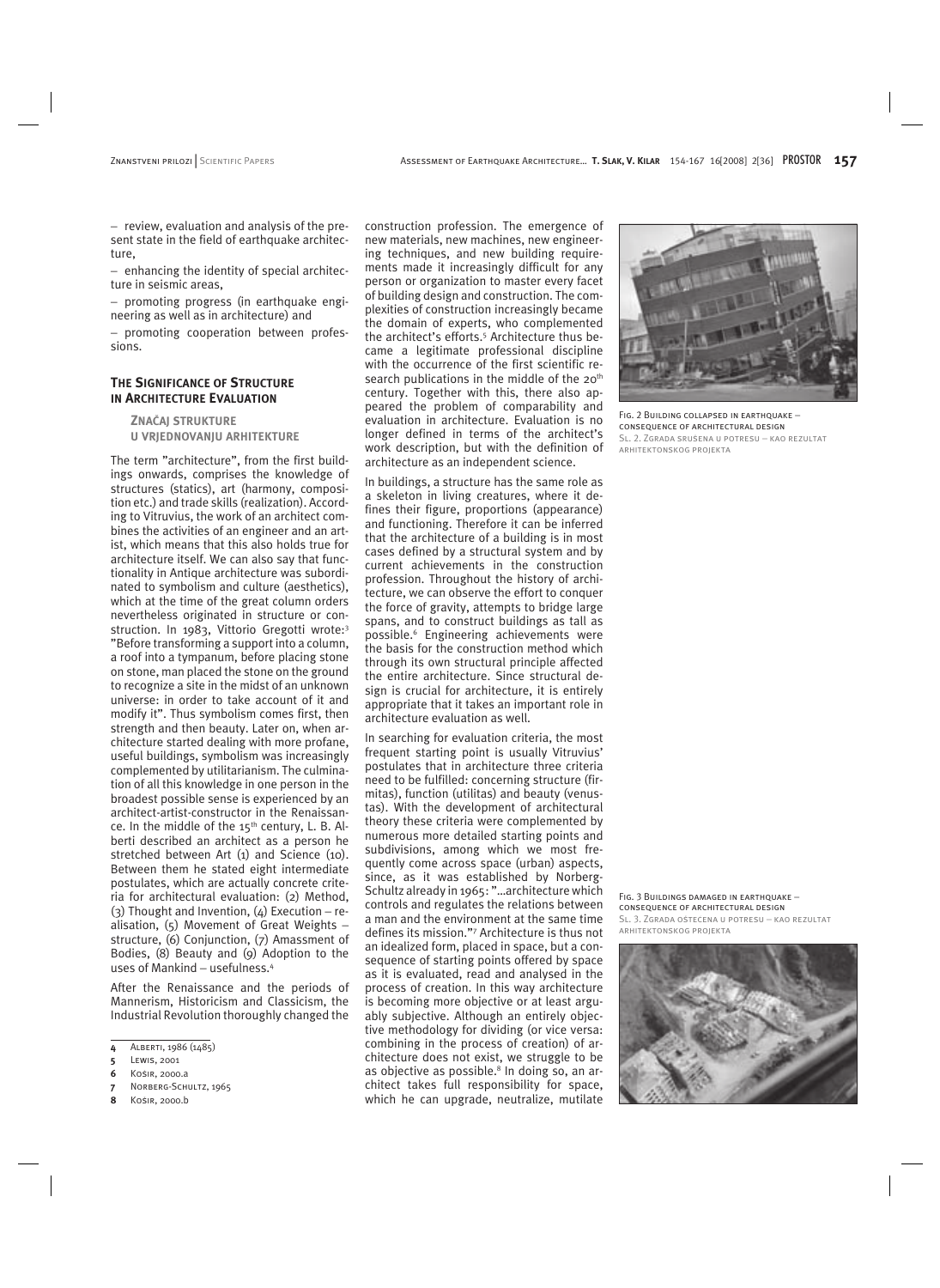

#### Fig. 4 Example of a building with high level of earthquake architecture index ("force microfragmentation"): Municipal multi-media library in Sendai

SL, 4. PRIMJER ZGRADE S VISOKIM STUPNJEM INDEKSA seizmièke arhitekture ("mikrofragmentacijska sila"): gradska multimedijalna knjižnica u Sendaiu

#### Fig. 5 Example of a building with medium level of earthquake architecture index (identification of architecture with seismic design): tectonic (trapezoidal) shape of the Hancock Building in Chicago with visible bracings over the facade

Sl. 5. Primjer zgrade sa srednjim stupnjem indeksa seizmièke arhitekture (identifikacija arhitekture sa seizmièkim projektiranjem): tektonski (trapezoidni) oblik zgrade Hancock u Chicagu s vidljivim zategama na fasadi



etc. The first Vitruvius' postulate "firmitas" remains through history a somehow obvious condition for the realization of architecture. It is even so obvious that in later evaluations it is almost excluded or marginalized. However, the criterion of strength in evaluation can be one of the most objective and unambiguous.

In more recent systems of evaluation, the number of points used to evaluate architecture has increased, desiring to treat everything that architecture is supposed to include as thoroughly as possible. Unfortunately, such extensive models have led to inconsistency and discrepancy. An older division technique − the theory of categories, formed already in Aristotel's Organon, comprises 12 points; in addition to 1) the introductory one (which is distinctly intuitive, subjective or a matter of the first impression) and 12) the concluding one (which comparatively marks the meaning of created space), also ten analytical ones.9 For the needs of architecture, they can be simplified and defined as: 2) context, 3) identity, 4) function, 5) composition, 6) experience, 7) position, 8) experience in movement, 9) measure, 10) connection into a whole and 11) texture and colour. We can notice that safety and structure design, except within "function" (usefulness) and perhaps "connection into a whole", is not dealt with separately. But, with regard to meaning, it in no way comes near to the Vitruvian division, where it took up one third. Indeed, the above mentioned criteria treat architecture as art and maybe also philosophy, but they in no way treat it as measurable science. W. S. Saunders states only six most frequent criteria, from which it follows that architecture should: 1) be art, 2) be beneficial to the socially and economically underprivileged or, at least, improve the quality of life for any user, 3) revive the "best" traditions of design, 4) be well-constructed, 5) allegorically express the spirit of our age and 6) embrace, explore and express the desires and energies of "ordinary" people.10 Here structure design presents one sixth (point  $4$ ), indirectly almost one third (points 2 and 3) of evaluation, but it is actually present in all six points, which highlights the fact that architecture is complex and complicated.<sup>11</sup>

## **THE DEVELOPMENT OF EARTHQUAKE ARCHITECTURE**

**RAZVOJ SEIZMIÈKE ARHITEKTURE**

This paper is interested in the specific problem of construction in earthquake prone areas, as the demands of earthquake safe construction can reflect significantly in the architecture of buildings. Structural systems which ensure earthquake resistance undoubtedly have an effect on architecture, therefore the latter as a complex phenomenon is usually forced to make compromises. Examples where elements of an earthquake resistant structure have a negative effect on functionality, appearance, composition and other architectural parameters are all but rare. But in such cases the stability of a building as a whole is more important, which is emphasized also in Venturi's chapter The Obligation Toward the Difficult Whole, where it is stated that the seeming irrationality of one part is excused by the rationality of the whole.12

A real challenge for architecture is to use the structural system as an architectural expression, and to use structural logic as architecture or "a determiner of architectural meaning". This thesis is certainly not new, since already back in 1830 Henry Labrouste wrote in a letter to his brother Theodor:<sup>13</sup> "...then I explain to them [students] that strength depends more on the combination of materials than on their mass, and when they familiarize themselves with the laws of structure, I tell them that they have to derive reasonable and distinctive decoration from the structure itself. I often tell them that art has the ability to embellish anything, but I insist on the awareness that architectural form must always be adapted to its intended function." This document clearly expresses the connection between architecture and structure.

**<sup>9</sup>** Košir, 2000.b

**<sup>10</sup>** Saunders, 1999

**<sup>11</sup>** Toš, 2003

**<sup>12</sup>** Venturi, 1966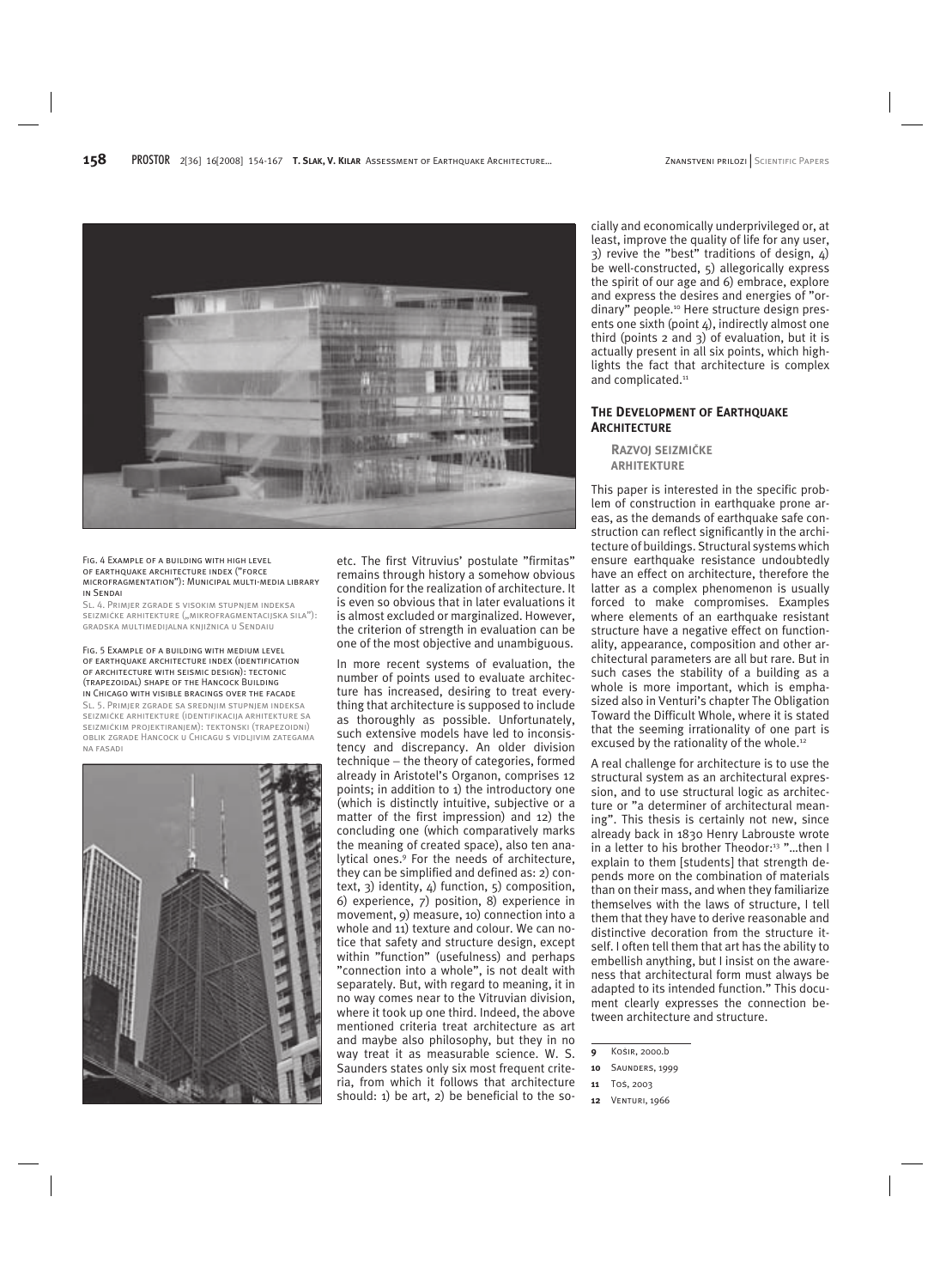The limits of architectural freedom are determined by the rules and principles of architecture, which are based on natural laws, on the structural logic of construction, on the tectonic logic of construction materials etc.14 But, as Vodopivec establishes in the continuation: "…today, using new materials, tools and knowledge, we can achieve any architectural expression with much the same effort. For the first time in history architecture is not bound by technological imperatives of the period." The latter is certainly true for simpler, low-rise buildings, where the expression of structure, with regard to horizontal stiffness, is less noticeable and where only a couple of load-bearing elements needed to take over the vertical load are also sufficient to sustain earthquake forces. The situation is completely different with high-rise buildings or where the structure configuration is explicitly unfavourable. Here an architect needs to respond to the earthquake features of a location and approach the design of a building in a special way, which of course includes the above mentioned materials, tools and knowledge. This very way of responding to an earthquake threat is the source of special architecture, which can be identified as special and specific for earthquake prone areas, particularly in the last century.

Earthquake architecture is by definition<sup>15</sup> a combination of architecture and earthquake safe construction, and represents the description of the degree of influence earthquake loading or earthquake resistance has on architecture. This is actually any suitable and through creative architectural transformation argued response of an architect to earthquake loading. Earthquake architecture arises as a consequence of a special approach to architectural design, which draws its inspiration from earthquake engineering and where elements or measures of earthquake-engineering technology are articulated as special elements of architectural expression. Specific local tectonic activity becomes a generator for the shaping of architecture.

If in modern times the first mention of earthquake architecture from 1985<sup>16</sup> was a derivative of earthquake engineering, two and a half centuries earlier, and also throughout the history of architecture, structural order was a consequence of architectural proportioning, based on experience in construction.

With the development of materials and structures it seems that strength and with it earthquake resistance is less decisive for or has

- **15** Reitterman, 1985; Arnold, 1996; Garcia, 2000; Charleson et al, 2001; Slak and Kilar, 2007; etc.
- **16** Reitterman, 1985



less influence on architecture, since modern science in construction and earthquake engineering is supposed to enable more than it used to. This also stimulates an increased need for architectural freedom, which can be reached more easily with the aid of technology. This is precisely the reason why the interference of structure and architecture is increasingly more complex and difficult to control. Technological development requires higher and higher safety standards in construction, and at the same time it faces an increasing need for architectural expressiveness, response and complex incorporation of an (earthquake-resistant) structure in the architecture of a building. A certain degree of control and quality can be sustained mainly with a sufficiently exact and objective system of structure evaluation and earthquake resistance in architecture.

Through interdisciplinary connections it is possible to notice a growing interest in architectural identity arising from the logic of space conditions and an interest in the articulation and establishment of earthquake architecture in modern architecture. But earthquake architecture has not yet defined a system of evaluation, and we also have not detected scientific-theoretic methods or mechanisms for structure evaluation, appropriate for architects and architecture. There are also no exact mechanisms for evaluation in architecture in general, since architectural evaluation uses exclusively descriptive methods usually related to different periods, and even more often to the subjective opinion of an evaluator. Some useful methods have been suggested for architectural-artistic periods, which have already been subjected to Fig. 6 Example of a building with high level of earthquake architecture index ("force microfragmentation"): project of the Olympic stadium "Bird's Nest" in China

Sl. 6. Primjer zgrade s visokim stupnjem indeksa seizmièke arhitekture ("mikrofragmentacijska sila"): projekt olimpijskog stadiona "Ptičje gnijezdo" u Kini

#### Fig. 7 example of a building with the highest level OF EARTHOUAKE ARCHITECTURE INDEX (IDENTIFICATION OF architecture with seismic design): Tod's building in Tokyo

SL, 7. PRIMJER ZGRADE S NAJVEĆIM STUPNJEM INDEKSA seizmièke arhitekture (identifikacija arhitekture sa seizmièkim projektiranjem): zgrada Tod's u Tokiju



**<sup>13</sup>** Mušiè, 1968

**<sup>14</sup>** Vodopivec, 1993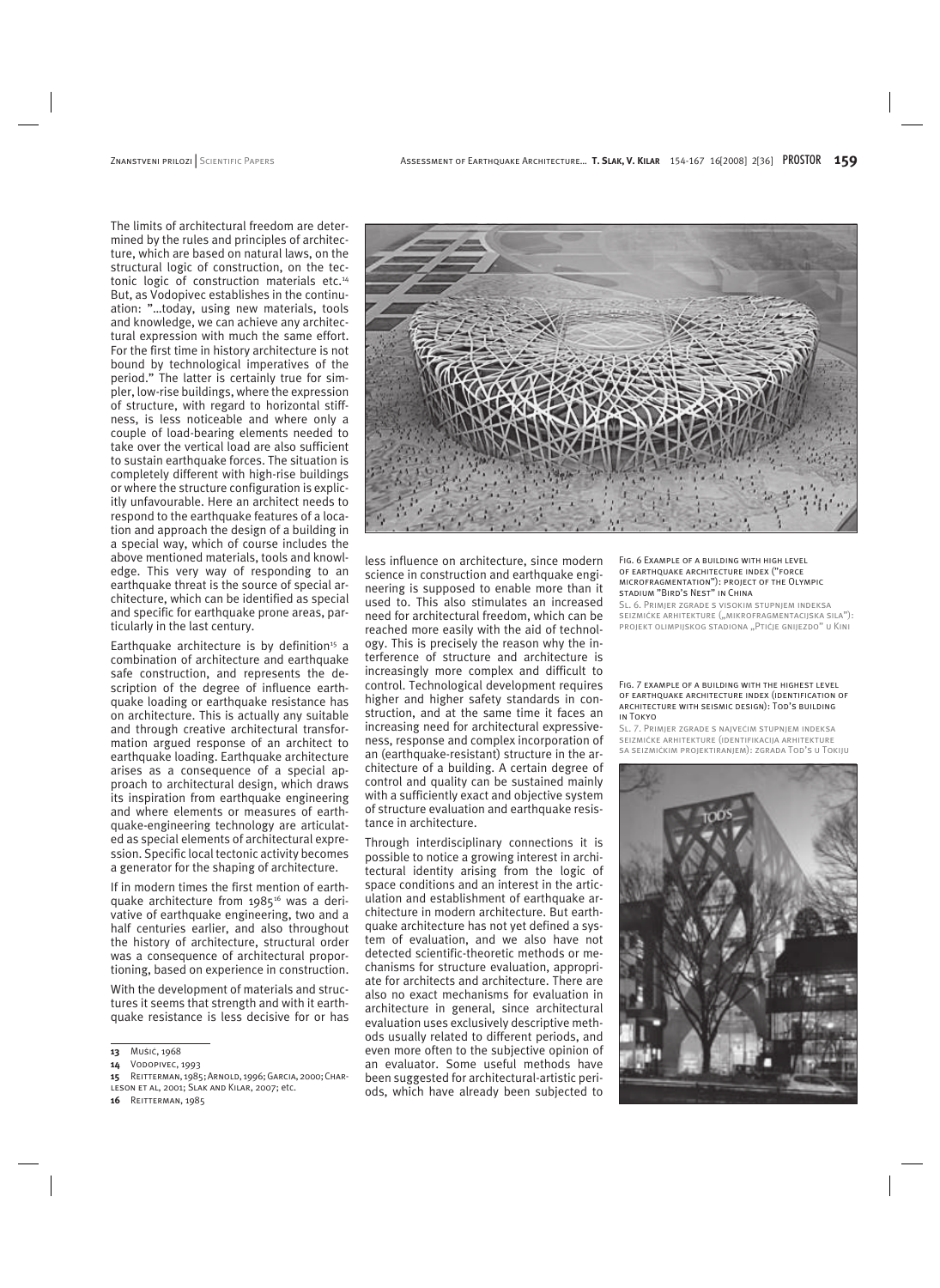#### Table I: External parameters of the proposed **EVALUATION**

Tabela I.: Vanjska mjerila predložene valorizacije

|         | <b>External parameters</b>                                                                                                                      |                                                                                                                                                                                                                                                                                                                                                                            |
|---------|-------------------------------------------------------------------------------------------------------------------------------------------------|----------------------------------------------------------------------------------------------------------------------------------------------------------------------------------------------------------------------------------------------------------------------------------------------------------------------------------------------------------------------------|
|         | Structure                                                                                                                                       | Architecture and symbol<br>response                                                                                                                                                                                                                                                                                                                                        |
| $E_1$ ) | The level of the<br>earthquake threat<br>(a according to<br>earthquake map)                                                                     | The level of influences deriving<br>from site conditions - context<br>(influence of the environment<br>(both built and natural or<br>cultural) on building design<br>and original conditions<br>deriving from site context).                                                                                                                                               |
| $E2$ )  | The importance of<br>the building (in<br>compliance with an<br>adopted standard,<br>e.g. EC8)                                                   | Historical importance or<br>cultural significance of the<br><b>building</b> (historical importance<br>(classification according to<br><b>Cultural Heritage Protection</b><br>Act); cultural significance or<br>whether it is an architectural<br>achievement with regard to the<br>time of creation; 'landmarks':<br>buildings important for<br>landscape identification). |
| $E_3$ ) | Standard used and<br>the ability to<br>incorporate modern<br>knowledge - the<br>year of construction<br>in connection with<br>adopted standards | Assurance of urban and other<br>technical parameters which<br>have to be considered and<br>their influence on design, e.g.<br>space between buildings, site<br>ground floor design, building<br>density, safety assurance<br>systems etc.                                                                                                                                  |
| $E_4$   | The possibility of the<br>realization and<br>economically<br>justified cost of the<br>structure and<br>earthquake<br>resistance systems.        | Economic aspect: justified cost<br>of the architectural solution -<br>rational choice of materials,<br>structure system and<br>realization details.                                                                                                                                                                                                                        |

Fig. 8 Example of a building with high level OF EARTHOUAKE ARCHITECTURE INDEX (IDENTIFICATION of architecture with seismic design): Dance centre Aix-en-Provence

Sl. 8. Primjer zgrade s visokim stupnjem indeksa seizmièke arhitekture(identifikacija arhitekture sa seizmièkim projektom): plesni centar u Aix-en-**PROVENCEU** 



detailed historical analyses, but they usually do not include (or they marginalize) earthquake safety. It needs to be stressed that evaluation should promote and expand seismo-logical architecture as ethical quality in earthquake areas, thus the method itself should indicate what is good (sensible, logical or reasonable) for construction in such areas and what is not.

## **A PROPOSAL OF A METHOD FOR THE RECOGNITION AND EVALUATION OF EARTHQUAKE ARCHITECTURE**

**PRIJEDLOG METODE PREPOZNAVANJA I VRJEDNOVANJA SEIZMIÈKE ARHITEKTURE**

The proposed method originates from the definition of earthquake architecture itself. It combines an earthquake-engineering (structural) part and an architectural (symbolic) part, which form two basic groups of evaluation parameters:

1) Parameters connected with the earthquake resistance of a building.

2) Parameters connected with architecture and the architectural response to earthquake threats.

Both sets require evaluation of building parameters that can be obtained from detailed drawings of architecture and structure as well as from the general concept, context, installation at a particular location and the overall appearance of a building, including not only visible but also conceptual and concealed characteristics of a building. Some parameters tend to be more objective than others that are more subjective in nature. The most delicate seems to be the evaluation of the architectural-symbolic segment that might depend on the evaluator's personal view. For this reason, it is a must that an evaluator thoroughly familiarizes himself with the architectural content and with the structural system of the building as well as with design requirements and the background of the design process. For a reliable result, the evaluator must have some knowledge and experience of earthquake architecture as well as of structural engineering and it is advisable that each group of parameters is evaluated by a different expert.

The proposed individual criteria were chosen in such a way that it is possible to achieve adequate objectivity in a two-step evaluation. In the first step, each earthquake-engineering or architectural parameter is classified as poor, sufficient or excellent. In the second step, the evaluation is corrected with "-" and "+" intermediate values resulting in a final scale from 1 to 7: 1) **poor**, 2) Poor +, 3) Suffi-

## cient −, 4) **sufficient**, 5) Sufficient +, 6) Excellent − , 7) **excellent.**

With the help of the proposed method it is possible to classify a building at different intensity levels of earthquake architecture. A higher evaluation result also means a higher level of earthquake architecture. The results can be expressed as percentages or numerical values from 1 to 7. Here 0% means that there is no influence of earthquake engineering on architecture, and 100% that we are dealing with architecture which is entirely a consequence of earthquake safe construction. Some parameters, are undoubtedly more important than others, hence they must be treated as the exclusive core of evaluation. If their value is poor, the entire project must be classified at the lowest level of earthquake architecture.

#### ARCHITECTURAL PARAMETERS

#### ARHITEKTONSKA MJERILA

Parameters which would adequately present an architect's architectural-symbolic response to an earthquake threat cannot entirely be defined as objective measures independent of the evaluator. In studying evaluation criteria in architecture, we actually have not detected anywhere wholly exact measures, which would represent an objective evaluation, thus we can only speak about objectivesubjective evaluation based on certain facts. Evaluation parameters in connection with architectural and symbolic response to earthquake threat are summarized in ten points:

A1) **Artistic impression and harmony** of an architectural solution (general architectural value of a building according to the broader space − landscape-identification and author measure; architectural creations evaluated with regard to context, the project task and possibilities in space; artistic /architectural/ expressiveness taking into account the user's needs and the architect's concept; consistency of the selected concept in material, details, colour etc.).

A2) **Architectural innovation, originality** and **context** with regard to the time of creation (modernity, advance and avant-gardism of architecture; developmental measure; design-artistic surplus (experiments), the use of state-of-the-art materials and principles in architectural design and construction; architecture as a manifest and philosophical view − as pushing back the boundaries).

A3) **Interactivity between architecture and an earthquake threat** (connection of the main architectural concept with the principles of earthquake resistant construction; the effectiveness of combining earthquake-engineer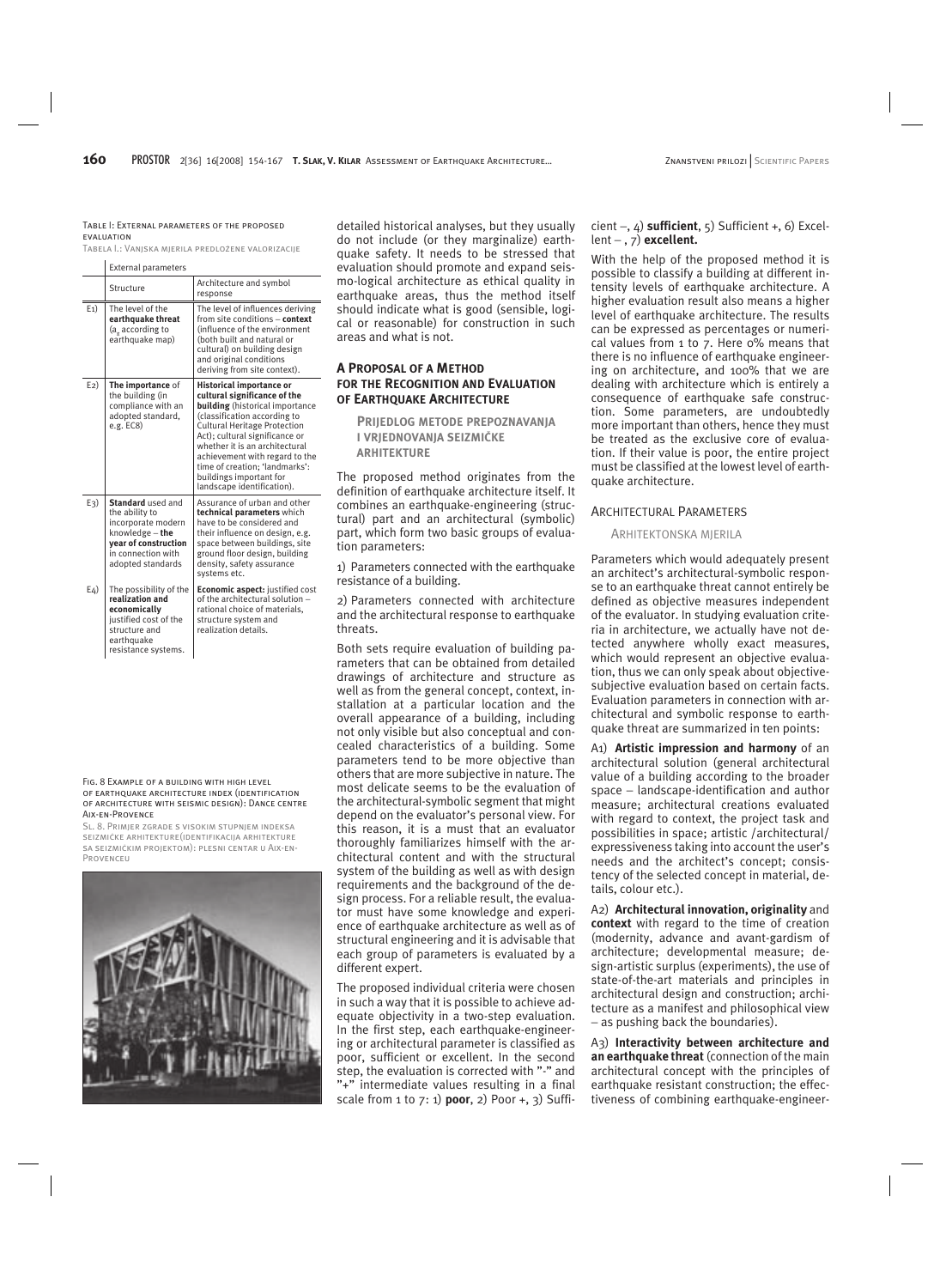ing and architectural-design principles into a harmonious whole).

A4) Achievement of **symbolic value,** which derives from earthquake threat (symbolism in general and the level of symbolic/metaphoric response to earthquakes).

A5) **Tectonics** (building morphology in the context of earthquake threat or resistance (composition, form, geometry, proportions etc.); tectonics in the architecture of a building with emphasis on the earthquake-logical design of a whole and tectonics of individual parts; interactivity of individual parts (e.g. dilated units) or the surrounding building tissue).

A6) **Functionality** (The rational use of space and quality of living in connection with earthquake structure design; the influence of earthquake design on functionality and vice versa; the influence of functional building design on its earthquake resistance and vice versa, which means successful synchronization of earthquake resistant design with building functionality in the spirit of the least possible influence or subordination of usefulness and comfort to structure minimums).

A7) **Expressiveness** of earthquake identity **in appearance** (the level of incorporating earthquake-designed structure into the appearance of a building). Earthquake design is usually concealed and does not present the architectural concept or element of buildings. This criterion gives better evaluation to buildings in which earthquake resistance is clearly expressed or emphasised in the building's appearance, which in this way marks the architectural identity of an earthquake area. This criterion is related to criteria A3 and A4.

A8) **Expressiveness** of earthquake identity **on the inside** (the level of incorporating earthquake-designed structures into a building's interior; expressiveness of elements which have an active or passive role in ensuring higher earthquake resistance, which are part of the interior arrangement and with their exposure strengthen the architecture of the interior − earthquake safe − space).

A9) **Expressiveness** of earthquake identity **in the details** (the level of incorporating the details of earthquake-designed structure into the architecture of a building; architectural treatment of structural details, which have an active role in assuring higher earthquake resistance and which, as part of the architectural concept, represent the architectural expression of the entire building; earthquake safety emphasised in the details).

A10) **Expressiveness** of earthquake identity **in the earthquake technology used** (the level of incorporating modern technological systems in the architecture of a building; expressiveness of elements of advanced earthquake technology, which have either an active or passive role in ensuring higher earthquake resistance and which are used as part of the architecture and which through their exposure reinforce earthquake safety of the whole building).

The criteria in the first part (A1 to A6) cover the concept of a building, whereas the ones in the second part (points A7 to A10) are related to the occurrence in space through the details and the expressiveness of architectural identity, which reflects an architect's visual response.

Some parameters (A3 − A7) are more important than others. We can say that they represent the core of the evaluation and can also be exclusive. This means that their negative value can classify the entire project at a lower or even the lowest level of earthquake architecture.

## STRUCTURAL PARAMETERS

#### GRAÐEVINSKA MJERILA

The earthquake engineering field in general is not in favour of simplified integral criteria that are supposed to give reliable information on earthquake resistance of any building without detailed analyses and studies. However, in the case of the seismic evaluation of existing buildings the profession has developed some guidance to trace the most vulnerable objects that present the potential earthquake related risk and need to be further analyzed and retrofitted. The developed criteria for evaluation of existing structural system integrity and its resistance to horizontal loads can be found in the literature as different sets of evaluation parameters.17 For the purpose of our research, we have selected the most crucial parameters and adapted them for the evaluation of new as well as of existing buildings. We have considered the following structural evaluation parameters:

S1) **General quality, suitability** and **reliability** of proposed **building system** (positions of centres of masses, stiffness and strength, load paths, overturning safety, maximal spans, distribution of load bearing elements, element deficiencies, weak links, redundancy etc.).

S2) Prevailing **material** of structural system (general acceptance criteria for the used material for specific building proportions and element capacities).

S3) **Configuration** of building system and **regularity** in plan and in elevation (weak storey, soft storey, geometrical irregularities,



#### FIG. 9 THE RESULTS OF THE PROPOSED EVALUATION method in a radial graphical form: the earthquakeengineering part (left) and the architectural part (right) with average values

Sl. 9. Rezultat predložene metode vrjednovanja u obliku radijalnog grafikona: seizmièkoinženjerski dio (lijevo) i arhitektonski dio (desno) s prosjeènim vrijednostima

Fig. 10 Example of a building with high level OF EARTHOUAKE ARCHITECTURE INDEX ("FORCE microfragmentation"):two projects of residential buildings, one in Santa Fe and the other in Canada SL, 10. PRIMJER ZGRADE S VISOKIM STUPNJEM INDEKSA SEIZMIČKE ARHITEKTURE ("MIKROFRAGMENTACIJSKA SILA"): dva projekta stambenih zgrada, jedne u Santa Feu i druge u Kanadi



**<sup>17</sup>** FEMA-178, 1992; FEMA-454, 2006; Kilar, 2000, 2004 and 2007, Slak and Kilar, 2007, Tomaževič, 1996 and 2001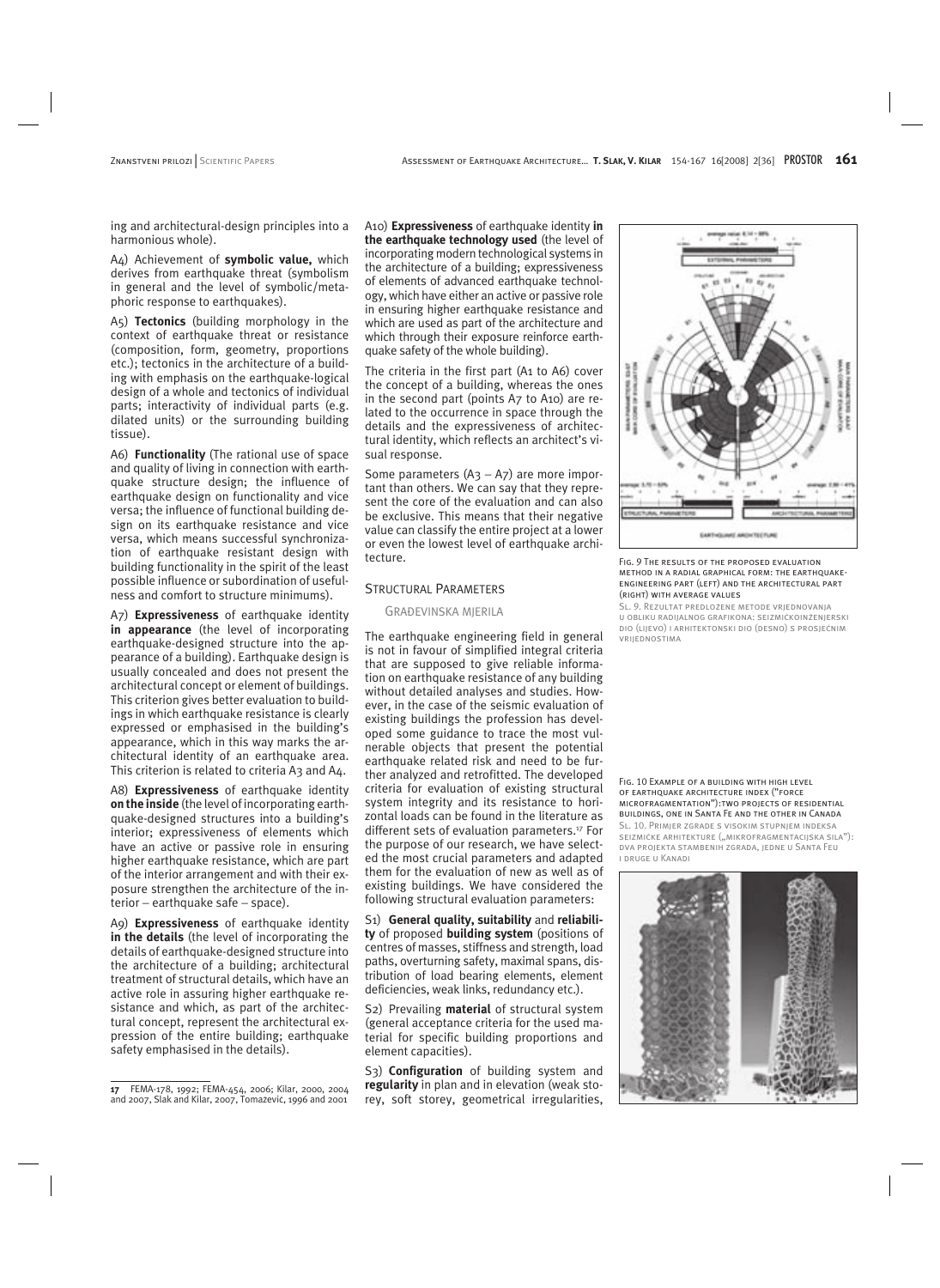

FIG. 11 COMPETITION PROJECT NO. 1 (EQUAL 2<sup>ND</sup> PRIZE): perspective (upper left), section (upper right), plan (below)

Sl. 11. Natjeèajni projekt br. 1 (jedna od dvije jednakovrijedne 2. nagrade): perspektiva (gore lijevo), presjek (gore desno), tlocrt (dolje)





setbacks, mass irregularities, vertical discontinuities, torsion etc.).

S4) **Structural system** and its **capability to resist horizontal loads** (periods and capacity versus demand ratios estimations for light frames, moment resisting frames, braced frames, frames with shear walls, frames with infill shear walls, shear walls, pre-cast shear walls with lightweight diaphragms, pre-cast frames with shear walls, masonry walls with lightweight diaphragms, masonry walls with precast diaphragms, mixed type structures etc.).

S5) **Inter-storey diaphragms** and their capability to transfer the horizontal loads to vertical load resisting elements (proportions, plan irregularities, continuity, diaphragm openings immediately adjacent to the shear walls etc.).

S6) **Vertical elements** to resist horizontal loads and their capability to transfer the loads to the foundations (evaluation based on frame column-beam proportions and shear wallsopenings height to length ratios or wall shear stress check and frame stiffness/strength ratio check, inter-storey drifts check etc.).

S7) **Foundations** and their capability to transfer the loads to the ground (dimensions, foundation performance, liquefaction, slope failure etc.).

S8) **Quality of structural details** in relation to the requirements of earthquake codes (higher considered ductility class DCH/DCM, quality of connection details, reinforcement details of load-bearing elements, wall anchorages, inter-storey and roof connections, anchorage of girders and beams etc.).

S9) **Non-structural elements** and their influence on the main structural system (appropriate connections of infill walls and nonstructural elements of greater mass to main load-bearing elements).

S10) **Advanced technological measures and systems** and their capability to reduce the earthquake induced loads (seismic isolation devices, dampers, mass dampers etc.).

The detailed presentation and argumentation of the selected parameters is out of the scope of this paper. An example of a complete description of the procedure for seismic evaluation of buildings can be found in the bibliography.18 The proposed seismic evaluation parameters are exact, measurable and their evaluation can be supported by the results of static analyses and comparison studies. A reliable evaluation of the evaluation criteria requires certain structural engineering expertise and should be performed by a structural engineer or other experienced practitioner.

#### EXTERNAL PARAMETERS

#### VANJSKA MJERILA

Structural and architectural parameters are idealized halves of the evaluation, which complement each other. Nevertheless, in a real building we cannot ignore certain factors which are not a consequence of the designer's decisions, but are external parameters, on which the engineer-designer and the architect have no influence. These parameters do not represent the architect's response to earthquake threats, but only certain features (minimal requirements, which have to be considered) to which designers (architects and contractors) can respond more or less adequately. There are certain parallels between them, which are stated separately for both segments of the evaluation (Table 1, E1-E3).

There is also the economic aspect, which is a consequence of the designer's decisions and the economic aspect of their solutions, thus this parameter needs to be a special category, separated from the rest and assessed with regard to the role it plays in the process of planning and realization (Table 1, E4).

## **PRESENTATION OF THE PARAMETERS IN THE FORM OF A RADIAL DIAGRAM**

**PREZENTACIJA MJERILA U OBLIKU RADIJALNOG DIJAGRAMA**

The criteria for assessing the level of the architect's response to an earthquake threat in connection with earthquake-engineering criteria, which indicate the earthquake resis-

**18** \*\*\* 1992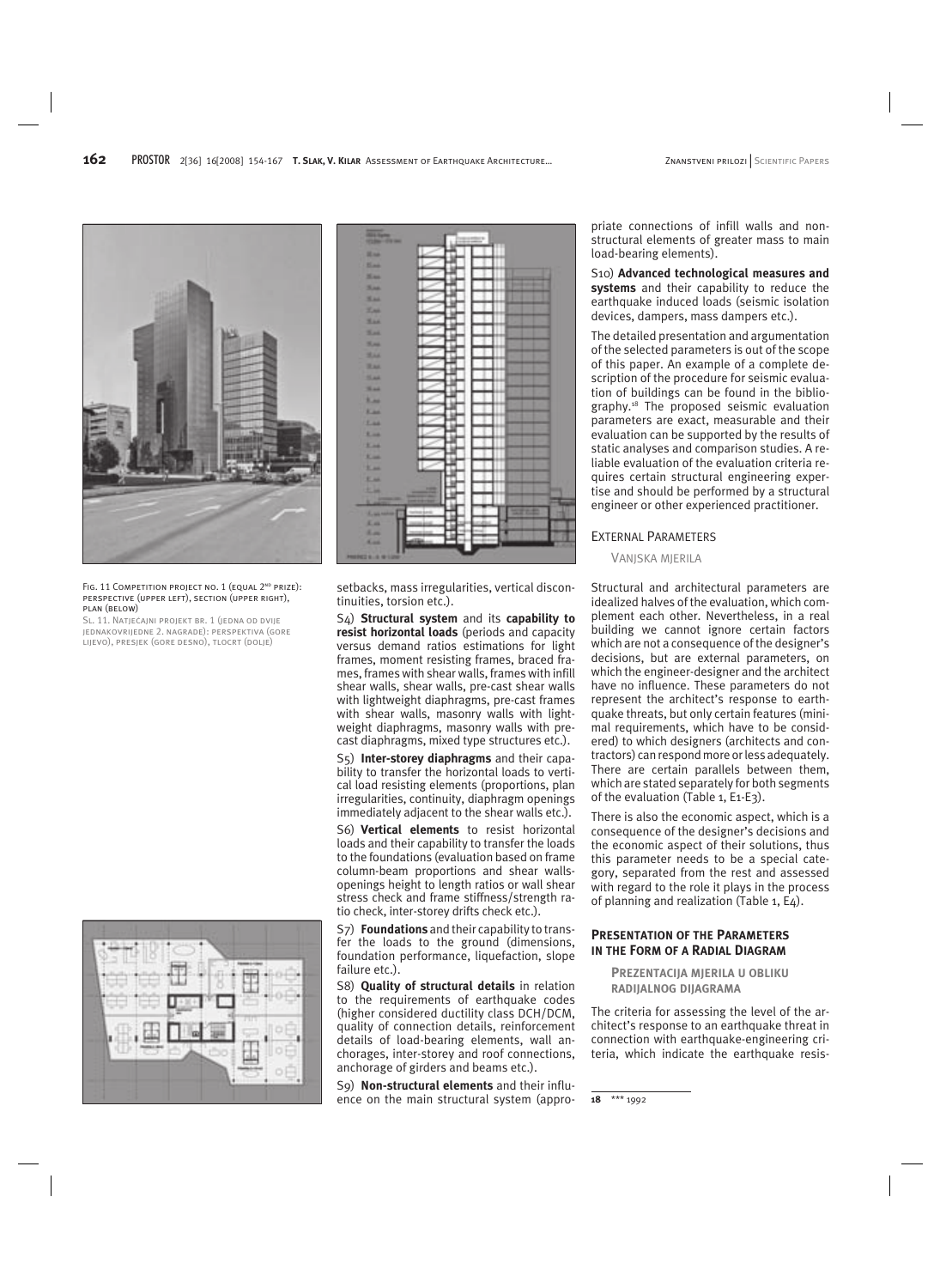tance of a building, represent a complex and comprehensive system for assessing earthquake architecture. For its better presentation, the selected parameters can be arranged in a graphical scheme − a radial diagram, which shows the symbolic, visual and conceptual response of the architect and his architectural realizations to earthquake threats on one (right) side, and the actual level of the building's earthquake resistance on the other (left) side (Fig. 6).

Dashed lines present the obtained average values that are shown separately for the architectural and structural part. The average value for the whole building could be misleading, as explained in the discussion at the end of the article. In general, designers should tend to achieve as high a score as possible independently for the architectural and for the structural part of the diagram. It should also be noted that it cannot be expected that the structural and the architectural part get similar scores, unless the design team has paid special attention to balance the requirements of earthquake resistance with the expression of the architecture. A separate part of the evaluation diagram shows the external parameters. These parameters show the external influences on the design which might have prejudiced the architectural solution and/or structural system. In general, the higher evaluation of the external parameters can be expected for all (for any reason) more important and significant buildings in areas with higher seismicity. In this case the whole evaluation process should be carried out with a higher degree of accuracy, since an increased earthquake threat requires a suitable response. The interaction between different radial diagrams of earthquake architecture and relations between architectural and structural halves can be shown best if the evaluation results are compared and analysed for more examples with a selected common denominator – for example for buildings from the same competition as presented below.

## **EXAMPLE EVALUATION OF THREE COMPETITION PROJECTS FOR LJUBLJANA'S NORTHERN PORTAL**

**PRIMJER VRJEDNOVANJA TRIJU NATJEÈAJNIH PROJEKATA ZA SJEVERNI PORTAL LJUBLJANE**

As an example we have evaluated three awarded competition projects for the construction of a skyscraper in Ljubljana (Ljubljana's new northern portal – east side), which



was carried out in May 2008.<sup>19</sup> All buildings are similar in size and content, they are placed in the same context and they had the same design requirements given in the competition documentation (Figs. 7-9). The external parameters are thus the same, except for the cost of investment, which varies from 1,100.00 € to 1,300.00 € per m<sup>2</sup>. The competition jury of architects and urban planners awarded two equal 2<sup>nd</sup> prizes and one 3<sup>rd</sup> prize.

The decision of the jury was based on different criteria, among them the suitability of the structural system and earthquake resistance were not explicitly and systematically addressed. Using the proposed evaluation method, it is nevertheless possible to quantify the earthquake resistance of the proposed structural system as well as to evaluate the appropriateness of the architectural response. The first two architectural parameters considering artistic impression and originality got the highest scores because these criteria were used by the jury to award these three projects among eighteen proposed projects.

Ljubljana's new northern portal is exceptionally important since it is located in a very sensitive context and represents a location with a high concentration of people and important content. The competition documentation required a tall building, placed close to the already existing skyscraper, and a several-metre shift of the façade in the storeys above the  $4<sup>th</sup>$  storey, which some projects (also the two winning 2<sup>nd</sup> prizes) solved by using a long cantilever balconies.



FIG. 12 COMPETITION PROJECT NO. 2 (EQUAL 2<sup>ND</sup> PRIZE): section (upper left), perspective (upper right), plan (below)

Sl. 12. Natjeèajni projekt br. 2 (jedna od dvije jednakovrijedne 2. nagrade): presjek (gore lijevo), perspektiva (gore desno), tlocrt (dolje)



**<sup>19</sup>** www.arhiforum.si (ZAPS − Slovenian Chamber of Architecture and Spatial Planning)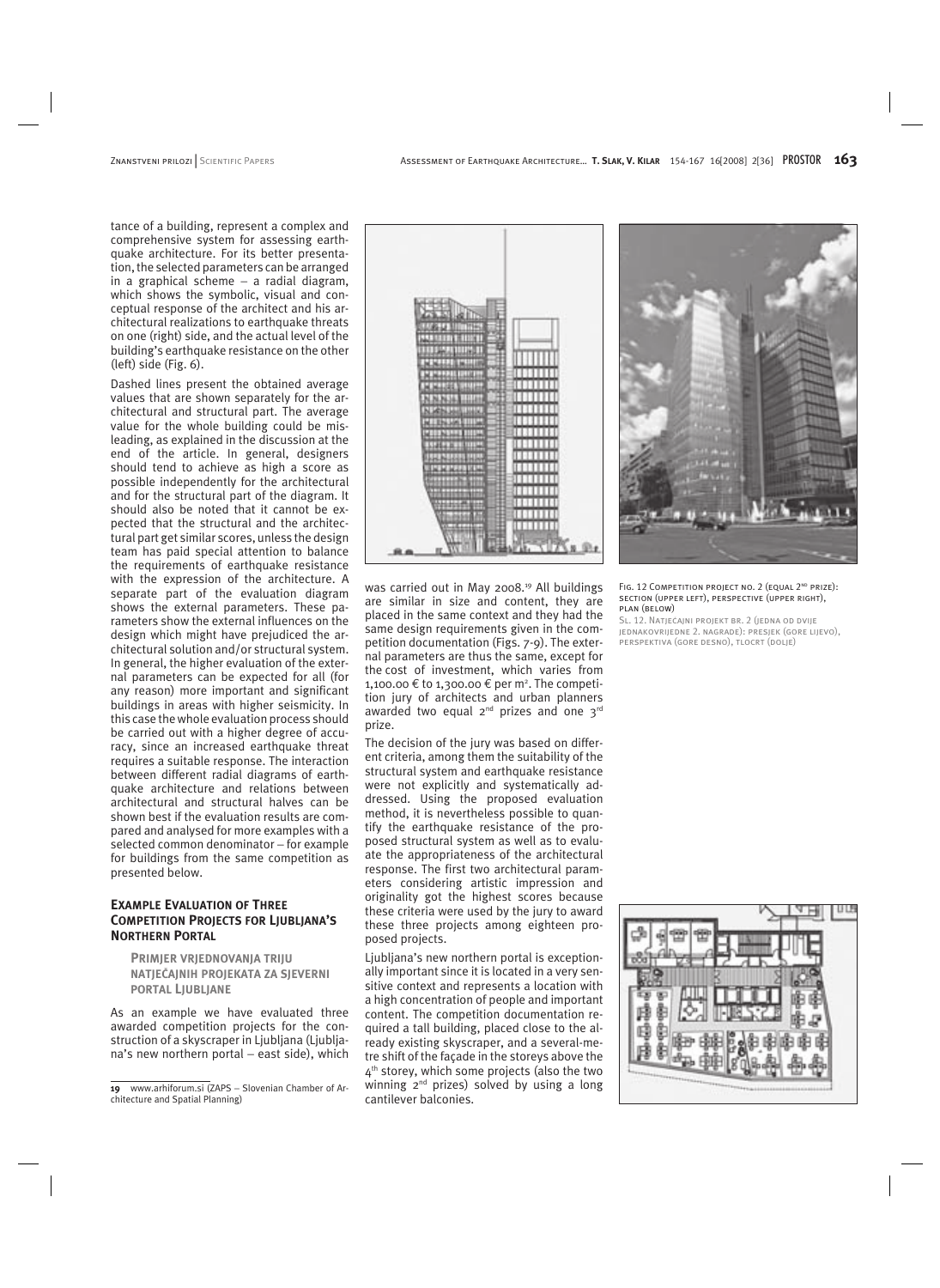

#### FIG. 13 COMPETITION PROJECT NO. 3 (3<sup>RD</sup> PRIZE): perspective (upper left), section (upper right), plan (below)

SL. 13. Natječajni projekt br. 3 (treća nagrada): perspektiva (gore lijevo), presjek (gore desno), tlocrt (dolje)





For all three selected buildings the evaluation parameters were carefully evaluated, based on extensive competition documentation. The obtained evaluation results for all three projects are presented in Fig. 10. The results show earthquake-engineering parameters (left hand side of the diagram) and parameters of architectural response (right hand side of the diagram) and their average values (dashed line). During the evaluation process, we established several specific advantages and disadvantages which importantly influenced the final scores.

For example, project 1 has the most excessive cantilever parts as well as noticeable irregularities in the plan, which is also visible as a distinctive discontinuity in the building height. Though the strong core can be seen through the transparent façade, it does not provide the adequate feeling of strength and torsion stability. In general, the building does not demonstrate earthquake resistance neither in structure nor in architecture, scoring a "poor +" and "sufficient -" for several parameters and got a total final score of 53%.

Project 2, with the outward inclined shape in the architectural sense, provokes the feeling of instability. In this way, it might have solved the problems of the cantilever parts better, but for this reason the centre of masses is unfortunately shifted away from the centre of stiffness. This can be clearly seen also in the architecture of the building with the wall core on one side and curtain-wall on the other side. Also, the building tectonics seems to

oppose earthquake logic and such a concept received several very low scores resulting in a total score of 47%.

The best scores have been obtained by project 3, which has a regular shape and distribution of load bearing elements. The problem of long cantilever parts is solved by additional slender columns. The tectonic logic can be clearly seen in the symmetric distribution of the cores and the direct transfer of loads to the foundations. These features brought this project the highest total score of 65%.

It can be concluded that the third project reached a higher level of earthquake logic, in both the structural and architectural part. For project 2, which is ranked below 50%, it can be concluded that it, to a certain extent, ignores earthquake reality and as such might be less appropriate for realization in an earthquake prone area.

## **DISCUSSION**

#### **DISKUSIJA**

The proposed method can be used to classify earthquake architecture at different levels of response intensity. Independently of the criteria included in the evaluation method, it is obvious that a higher score on the diagram also means a higher level of earthquake architecture. Earthquake architecture can be ranked in four basic levels of relation intensities between architecture (architectural response) and earthquake engineering. We start at the lowest (zero) level, which represents "anti- or non-earthquake" architecture, which is followed by three rising intensity levels:

Non-earthquake architecture: architectur-− al design negates or contradicts earthquake reality  $(0 - 25\%)$ ,

Asymmetry according to meaning: earth-− quake resistance as a concept is subordinate to the architecture  $(25 - 50\%)$  or vice versa.

− Equivalence: the concepts of architecture and earthquake resistance complement each other (50 − 75%) and

− Identification: the concepts of earthquake resistant structure and architecture are united (75 − 100%).

We believe that there might be examples where the total grade as an overall average can be misleading. For example, if a building is of extremely safe construction, but this strength is not expressed in the building's architecture, it might get an unreasonably low total score. In such (probably rare) cases the results of the evaluation should be observed separately. The same holds true for a reversed situation, where perhaps only the architect's symbolic response, without adequate earthquake resistance, might obtain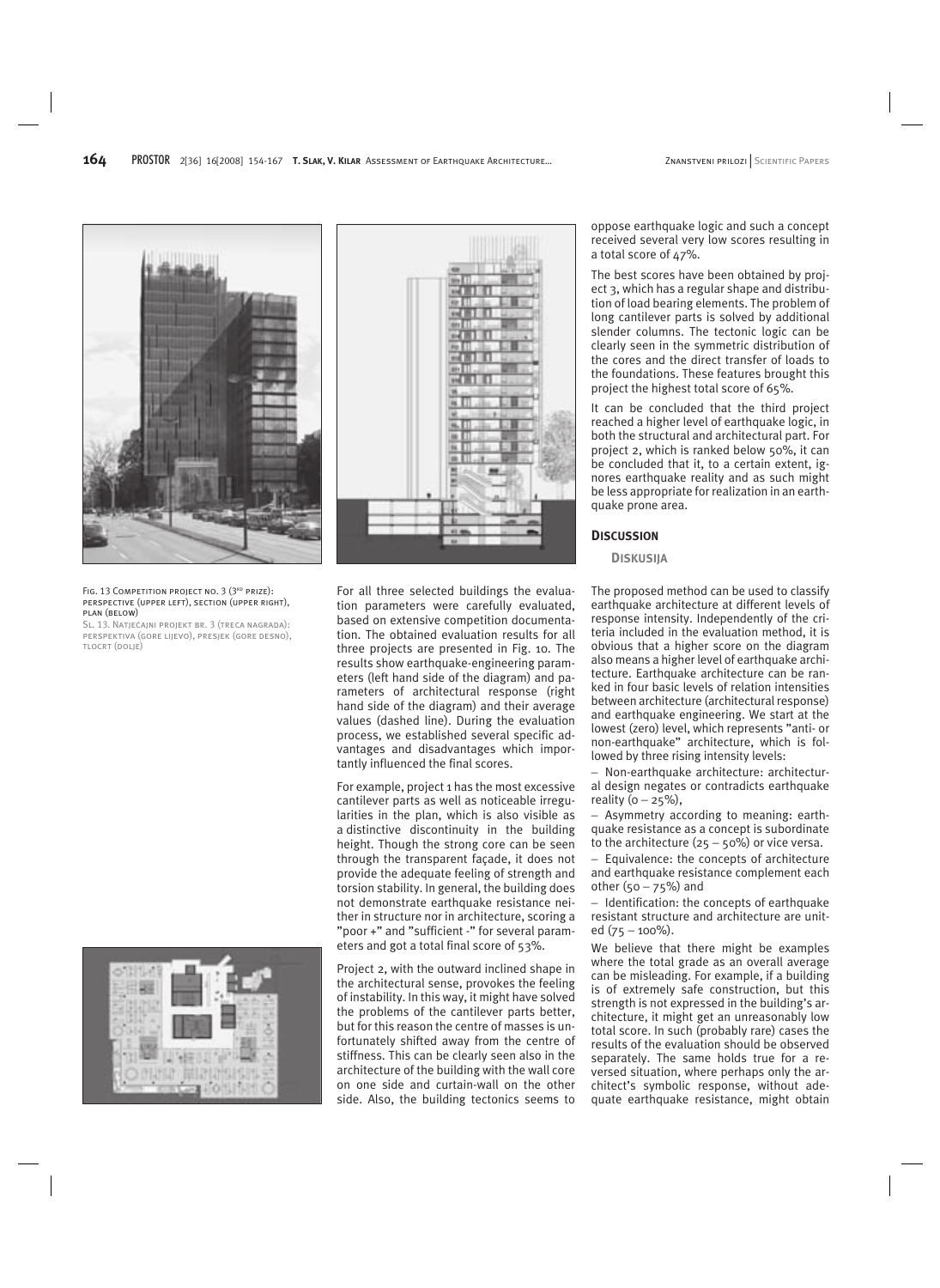





an undeserved high score. We believe that such discrepancies are generally unsuitable; nevertheless we should consider the earthquake architecture as only one of the possibilities for increasing architecture identity of seismic areas which presents only one possible argued manner of shaping architecture in earthquake prone areas.

## **CONCLUSIONS**

## **ZAKLJUÈAK**

This paper establishes, on the basis of the performed evaluations, that the proposed system for evaluating earthquake architecture represents a widely useful instrument for revealing interaction between architecture and earthquake safe construction. The method is useful for research purposes, comparative studies (among similar buildings or groups of buildings at locations with similar

earthquake threats) and as an aid in arguing competition evaluations, that is anywhere where the architectural value evaluation is required in combination with certain technical requirements and guidelines. If needed, we could also add technological or artistic segments from other fields to the radial criterion diagram, which concern the architecture of buildings (economy, sustainable development etc.). Moreover, we believe that the method also has educational value, as it can contribute to eliminating problems related to the lack of knowledge required by good architectural design in seismic areas. It can as well be concluded that earthquake architecture can represent an unexploited architecture potential, which, in today's time of increased care for sustainable and regional development, and in searching for something special in architecture, presents an important source of a stronger architectural identity, characteristic of earthquake prone regions.

[LEKTURA MR.SC. LJILJANA ŠEPIĆ]

Fig. 14 Evaluation of earthquake architecture of three competition projects for Ljubljana's northern portal − east side

Sl. 14. Vrjednovanje seizmièke arhitekture triju natjeèajnih projekata za sjeverni portal Ljubljane − istoèna strana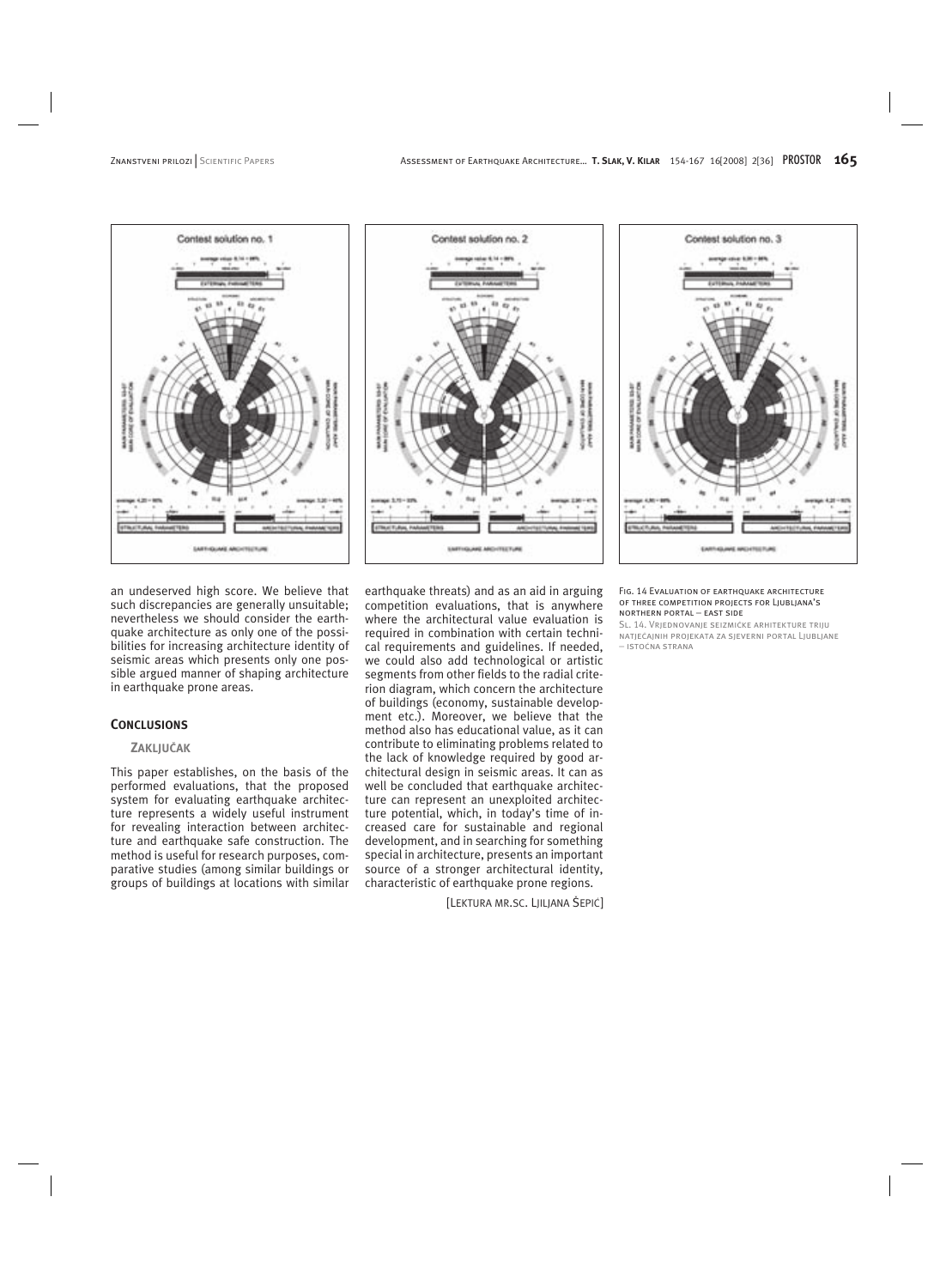## **BIBLIOGRAPHY**

**LITERATURA** 

- 1. Alberti, L. B. (1986), *The ten books of architecture (De re aedificatoria),* The 1755 Leoni Edition, Edward Owen, 1755, Dover Publications, Inc., London
- 2. Alexander, C. (2002), *The Nature of order* − *Book 1: The Phenomenon of Life*, The Center for Environmental Structure, Berkeley
- 3. Arnold, C. (1996), *Architectural aspects of Sei*smic resistant Design, Proceedings of the 11<sup>th</sup> World Conference on Earthquake Engineering, Acapulco
- 4. Arnold, C. (2001), *Architectural Considerations (chapter 6),* in: The Seismic Design Handbook, Second Edition (ed. Farzad Naeim), Kluver Academic Publishers, Norwell
- 5. Charleson, A. W. (1995), *Seismic design within architectural education,* Proceedings of the Pacific Conference on Earthquake Engineering: 43- 48, Melbourne and reprinted in 1997 in: "Bulletin of the New Zealand National Society for Earthquake Engineering", 30 (1): 46-50
- 6. Charleson, A. W., Taylor, M. (2000), *Towards an Earthquake Architecture*, Proceedings of the 12<sup>th</sup> World Conference on Earthquake Engineering, New Zealand National Society for Earthquake Engineering, Paper 0858, Auckland
- 7. Charleson A. W., Preston, J. and Taylor, M. (2001), *Architectural Expression of Seismic Strengthening*, "Earthquake Spectra", 17 (3): 417-426
- 8. Charleson, A. W., Taylor, M. (2004), *Earthquake architecture explorations*, Proceedings of the 13th World Conference on Earthquake Engineering, Paper 596, Vancouver
- 9. Charleson, A. W. (2005), *Structure as architecture* − *A source book for architects and structural engineers*, Elsevier − Architectural press, Oxford
- 10. Fernandez-Galiano, L. (2000), *Earthquake and therapy*, Lotus International No. 104, Elmond SpA, Milano
- 11. Frampton, K. (1985),*Modern architecture* − *a critical history,* Thames and Hudson Ltd, London
- 12. Frampton, K. (1995), *Studies in Tectonic Culture: The poetics of Construction in Nineteenth and Twentieth Century Architecture* (ed. John Cava), The MIT Press, Cambridge.
- 13. Garcia, B. (2000), *Earthquake Architecture, New construction techniques for earthquake disaster prevention,* Loft Publications, Barcelona
- 14. Gregotti, V. (1982), *Address to the New York Architectural League in October 1982,* Section A  $1(1): 8$
- 15. Kilar, V., Slak, T. (2003), *Zasnova armirano-betonskih in zidanih konstrukcij na potresnih obmoèjih (Conceptual design of reinforced concrete and masonry structures in earthquake prone areas),* AR (Arhitektura raziskave) 1, Faculty of Architecture, University of Ljubljana
- 16. Kilar, V. (2004), *Ocena potresne ogroženosti stanovanjskih stavb v Sloveniji (Evaluation of*

*earthquake vulnerability of residential buildings in Slovenia),* AR (Arhitektura raziskave) 1, Faculty of Architecture, University of Ljubljana

- 17. Kilar, V. (2000), *Research report*, Faculty of Architecture, University of Ljubljana
- 18. Košir, F. (2000.a), *Konstrukcija kot doloèevalec arhitekturnega pomena*, in: Izbrani èlanki 1992/1995., Faculty of Architecture, University of Ljubljana
- 19. Košir, F. (2000.b), *Vrednote: metode in merila,*  in: Izbrani èlanki 1992/1995., Faculty of Architecture, University of Ljubljana
- 20. Lewis, R. K., (2001), *Architect? A candid guide to the profession,* The MIT Press, Cambridge, London
- 21. Lyall, S. (2002), *Masters of Structure, Engineering Today's Innovative Buildings*, Laurence King Publishing Ltd, London
- 22. Mušiè, M. (1968), *Veliki arhitekti III* − *Pionirji in klasiki moderne arhitekture,* Založba Obzorja, Maribor
- 23. NORBERG-SCHULZ, C. (1965), Intentions in Archi*tecture*, The MIT Press, Cambridge
- 24. Reitherman, R. (1985), *Earthquake Engineering and Earthquake Architecture*, in: AIA "Workshop for Architects and Related Building Professionals" on Designing for Earthquakes in the Western Mountain States [http://www.curee.org/ architecture/].
- 25. Saunders, W. S. (1999), *From Taste to Judgement: Multiple criteria in the evaluation of architecture*, "Harvard Design Magazine" No. 7, Harvard University Graduate School of Design, Cambridge
- 26. Slak, T.; Kilar, V. (2005), *Potresno odporna gradnja in zasnova konstrukcij v arhitekturi*, Faculty of Architecture, University of Ljubljana
- 27. Slak, T.; Kilar, V. (2007), *Earthquake architecture as an expression of a stronger architectural identity in seismic areas,* in: Brebbia, Carlos Alberto Earthquake resistant engineering structures VI. Ashurst, Southampton; Boston: WIT Press (http://library.witpress.com/pages/PaperInfo.asp?PaperID=17688)
- 28. Slak, T. (2004), *Vpliv zahtev potresno odporne gradnje na zasnovo konstrukcij v arhitekturi,*  Master's thesis, Faculty of Architecture, University of Ljubljana
- 29. Tomaževiè, M. (1996), *Assessment of seismic resistance and criteria for seismic rehabilitation of historic urban masonry buildings*, "Acta polytech." 36 (2): 73-83
- 30. Tomaževiè, M. (2001), *Seismic assessment and retrofit of masonry structures*, in: Seismic assessment and upgrading of existing structures: proceedings (ed. Badoux, M., Lateltin, O., Tissières, P.), EAEE, SGEB, Zürich
- 31. Toš, I. (2003), *Arhitektura in sistemologija*, Doctor's Thesis, Faculty of Architecture, University of Ljubljana
- 32. Venturi, R. (1966), *Complexity and contradiction in architecture*, The Museum of Modern Art, New York
- 33. Vodopivec, A. (1987), *Vprašanja umetnosti gra*dnje, in: Iz arhitekture (Kožel, J., Vodopivec, A.) HacVia, d.o.o., Ljubljana
- 34. Vodopivec, A. (1993), *Temelji in meje arhitekturne avtonomije*, Doctor's Thesis, Faculty of Architecture, University of Ljubljana
- 35. \*\*\* (1991), *Architectural practice and earthquake hazards*, Committee on the Architect's role in earthquake hazard Mitigation, State Seismic safety Commission, Sacramento
- 36. \*\*\* (1992), *NEHRP Handbook for the Seismic Evaluation of Existing Buildings*, in: FEMA (Federal Emergency Management Agency) Publication No. 178, Building seismic safety Council, Washington, D. C.
- 37. \*\*\* (2005), *Toyo Ito 2001-2005. Beyond Moder*nism, "El Croquis" No. 123, Madrid
- 38. \*\*\* (2006), *Designing for Earthquakes, A manual for architects*, in: FEMA (Federal Emergency Management Agency) Publication No. 454, Building seismic safety Council. Washington, D. C.
- 39. \*\*\* (2007) Dance centre, Aix-en-Provence, "A10, New European architecture",13 (1/2): 29, Amsterdam
- 40. \*\*\* (2008), *Competitions/Completed* [24.07. 2008]*,* www.arhiforum.si, Slovenian Chamber of Architecture and Spatial Planning (ZAPS), Vegova 8, Ljubljana

## Sources

Izvori

#### Illustration Sources

Izvori ilustracija

| Fig. 1     | Photo: T. Slak, 2008.                                                                       |
|------------|---------------------------------------------------------------------------------------------|
| Fig. 2     | www.ngdc.noaa.gov/nndc/struts/                                                              |
| Fig. 3     | www.eas.slu.edu/Earthquake Center/<br>TURKEY/                                               |
| FIG. 4     | $***$ (2005)                                                                                |
| Fig. 5     | www.skyscraperpicture.com/<br>johnhancock.htm                                               |
| Fig. 6     | http://www.inhabitat.<br>com/2007/03/07/beijings-olympic-<br>stadium-by-herzog-and-demeuron |
| Fig. 7     | *** $(2005)$                                                                                |
| Fig. 8     | *** $(2007)$                                                                                |
| Fig. 9, 14 | Graphics: T. Slak                                                                           |
| Fig. 10    | www.rojkindarquitectos.com                                                                  |
| Fig. 11-13 | http://www.arhiforum.si/                                                                    |
|            |                                                                                             |